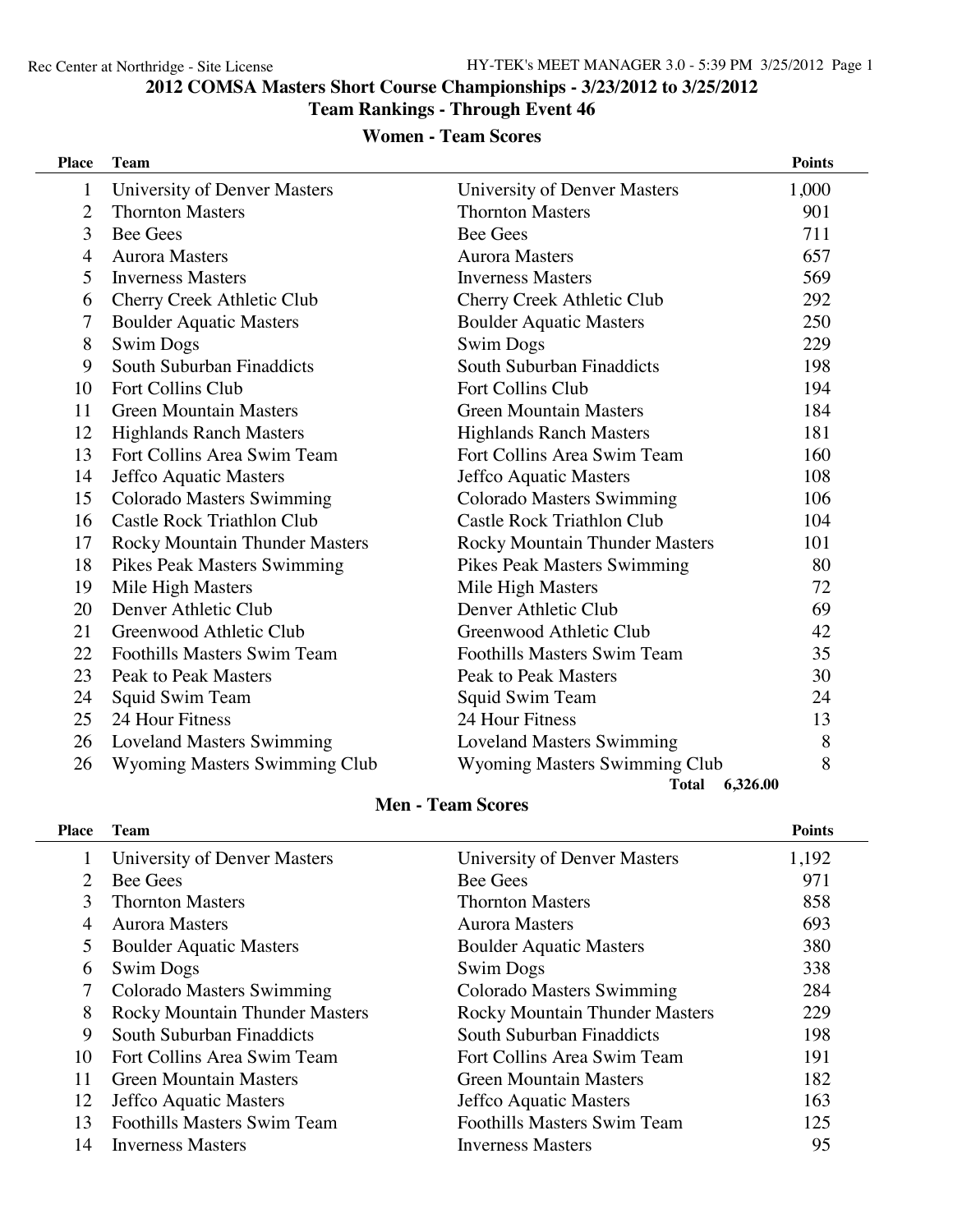# **COMSA Masters Short Course Championships - 3/23/2012 to 3/25/2012**

### **Team Rankings - Through Event 46**

## **Men - Team Scores**

| <b>Place</b> | <b>Team</b>                      |                                      | <b>Points</b> |
|--------------|----------------------------------|--------------------------------------|---------------|
| 15           | Lafayette Masters                | Lafayette Masters                    | 87            |
| 16           | <b>Mesa Masters</b>              | <b>Mesa Masters</b>                  | 84            |
| 17           | Cherry Creek Athletic Club       | Cherry Creek Athletic Club           | 81            |
| 18           | <b>Longmont Masters</b>          | <b>Longmont Masters</b>              | 78            |
| 19           | Pikes Peak Masters Swimming      | Pikes Peak Masters Swimming          | 73            |
| 20           | Wyoming Masters Swimming Club    | <b>Wyoming Masters Swimming Club</b> | 72            |
| 21           | Castle Rock Triathlon Club       | Castle Rock Triathlon Club           | 68            |
| 22           | North Carolina Masters Swimmin   | North Carolina Masters Swimmin       | 64            |
| 22           | Mile High Masters                | Mile High Masters                    | 64            |
| 24           | <b>Csst Masters</b>              | <b>Csst Masters</b>                  | 48            |
| 24           | <b>Peak to Peak Masters</b>      | <b>Peak to Peak Masters</b>          | 48            |
| 26           | <b>Fort Collins Club</b>         | <b>Fort Collins Club</b>             | 43            |
| 27           | Colorado Athletic Club - Tabor   | Colorado Athletic Club - Tabor       | 30            |
| 28           | <b>Miramont Masters Swimming</b> | <b>Miramont Masters Swimming</b>     | 29            |
| 29           | Greenwood Athletic Club          | Greenwood Athletic Club              | 28            |
| 30           | Colorado Masters Swimming        | <b>Colorado Masters Swimming</b>     | 23            |
| 31           | Denver Athletic Club             | Denver Athletic Club                 | 22            |
| 32           | <b>Highlands Ranch Masters</b>   | <b>Highlands Ranch Masters</b>       | 11            |
| 33           | Air Force Aquatics Mstrs         | Air Force Aquatics Mstrs             | 10            |
| 34           | <b>Loveland Masters Swimming</b> | <b>Loveland Masters Swimming</b>     | 8             |
|              |                                  | 6,870.00<br><b>Total</b>             |               |

## **Combined Team Scores**

| Place | Team                                  |                                       | <b>Points</b> |
|-------|---------------------------------------|---------------------------------------|---------------|
| 1     | University of Denver Masters          | University of Denver Masters          | 2,382         |
| 2     | <b>Thornton Masters</b>               | <b>Thornton Masters</b>               | 1,929         |
| 3     | <b>Bee Gees</b>                       | <b>Bee Gees</b>                       | 1,804         |
| 4     | <b>Aurora Masters</b>                 | <b>Aurora Masters</b>                 | 1,498         |
| 5     | <b>Inverness Masters</b>              | <b>Inverness Masters</b>              | 686           |
| 6     | <b>Boulder Aquatic Masters</b>        | <b>Boulder Aquatic Masters</b>        | 668           |
| 7     | Swim Dogs                             | Swim Dogs                             | 601           |
| 8     | South Suburban Finaddicts             | South Suburban Finaddicts             | 396           |
| 9     | Cherry Creek Athletic Club            | Cherry Creek Athletic Club            | 391           |
| 10    | Colorado Masters Swimming             | Colorado Masters Swimming             | 390           |
| 11    | <b>Green Mountain Masters</b>         | <b>Green Mountain Masters</b>         | 366           |
| 12    | Fort Collins Area Swim Team           | Fort Collins Area Swim Team           | 351           |
| 13    | <b>Rocky Mountain Thunder Masters</b> | <b>Rocky Mountain Thunder Masters</b> | 330           |
| 14    | Jeffco Aquatic Masters                | Jeffco Aquatic Masters                | 271           |
| 15    | Fort Collins Club                     | Fort Collins Club                     | 237           |
| 16    | Castle Rock Triathlon Club            | Castle Rock Triathlon Club            | 204           |
| 17    | <b>Highlands Ranch Masters</b>        | <b>Highlands Ranch Masters</b>        | 192           |
| 18    | Foothills Masters Swim Team           | <b>Foothills Masters Swim Team</b>    | 160           |
| 19    | Pikes Peak Masters Swimming           | Pikes Peak Masters Swimming           | 153           |
| 20    | Mile High Masters                     | Mile High Masters                     | 136           |
| 21    | Denver Athletic Club                  | Denver Athletic Club                  | 91            |
|       |                                       |                                       |               |